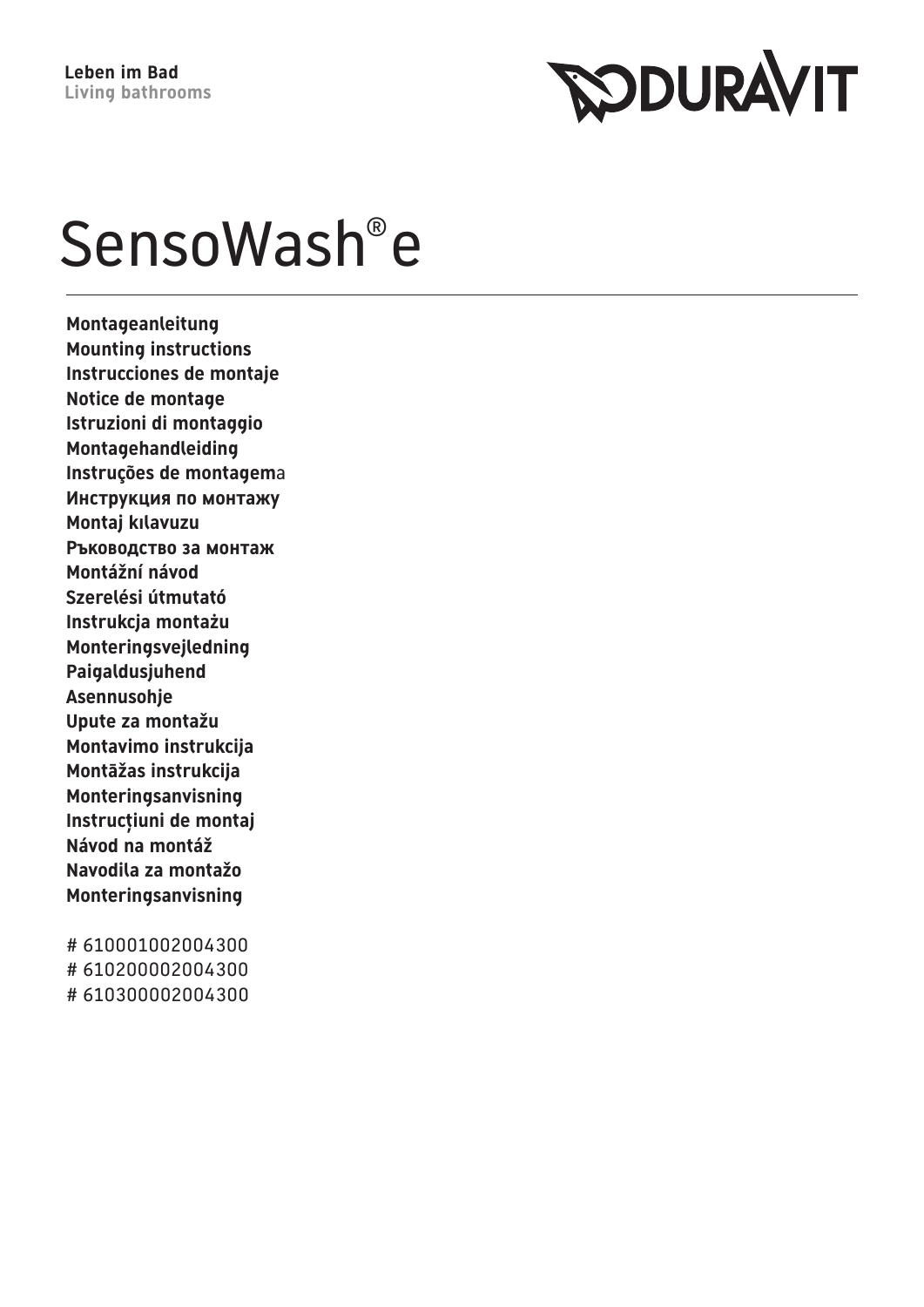# **DOURAVIT**

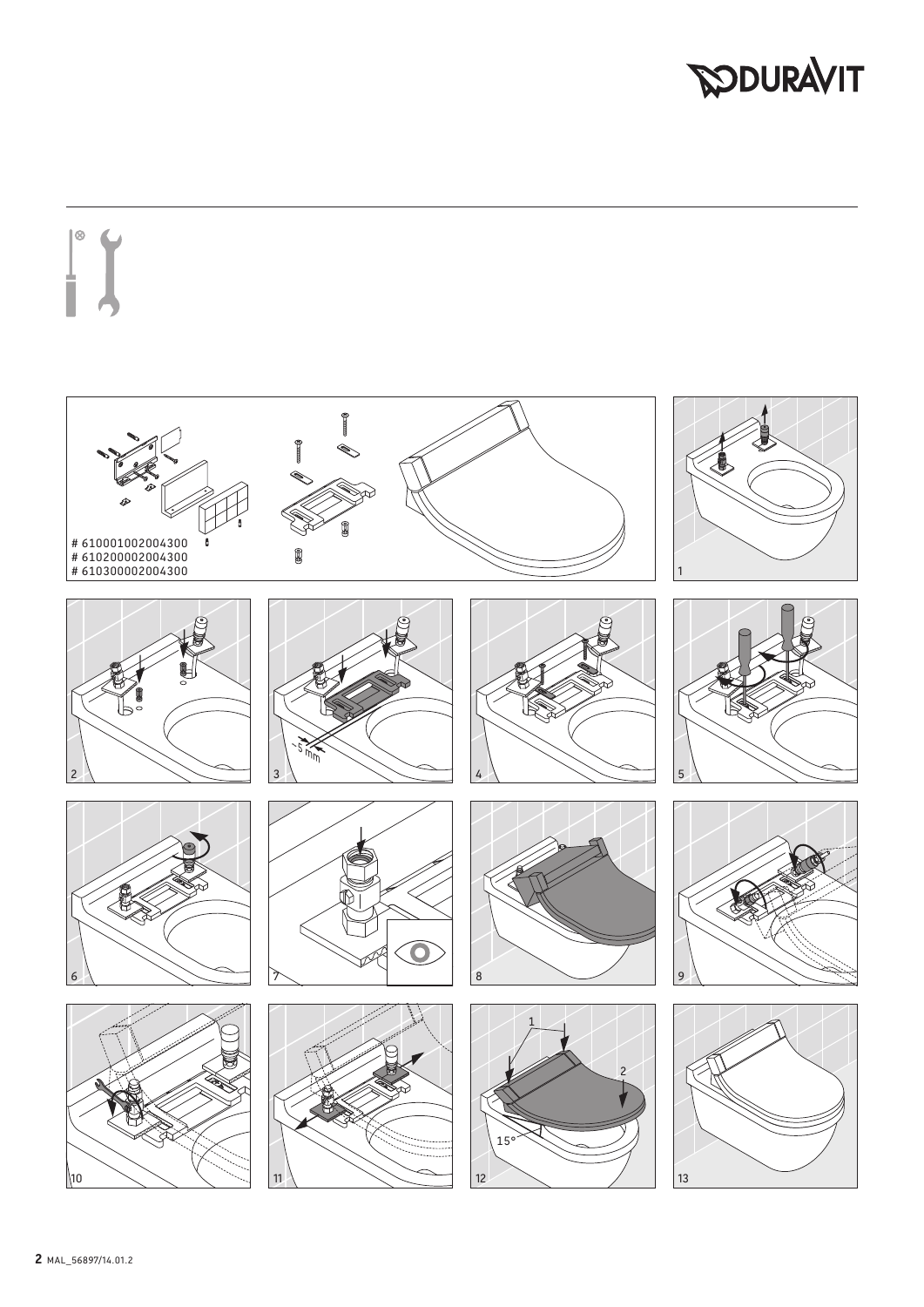# **SODURAVIT**

Sitz abnehmen Take off seat Quitar el asiento Enlever l'abattant Smontare il sedile WC-zitting afnemen Retirar o assento Снять сиденье

1  $\vert$  2  $\vert$  3

Kapağı çıkartmak Сваляне на седалото Sejmutí sedátka Ülőke levétele Zdejmowanie siedziska Tag sædet af Võtke iste ära Istuimen irrottaminen



Skidanje sjedala Atsisėskite Noņemiet sēdekli Ta av setet Îndepărtaţi scaunul Odobrať sedák Snemite sedež Avlägsna sitsen













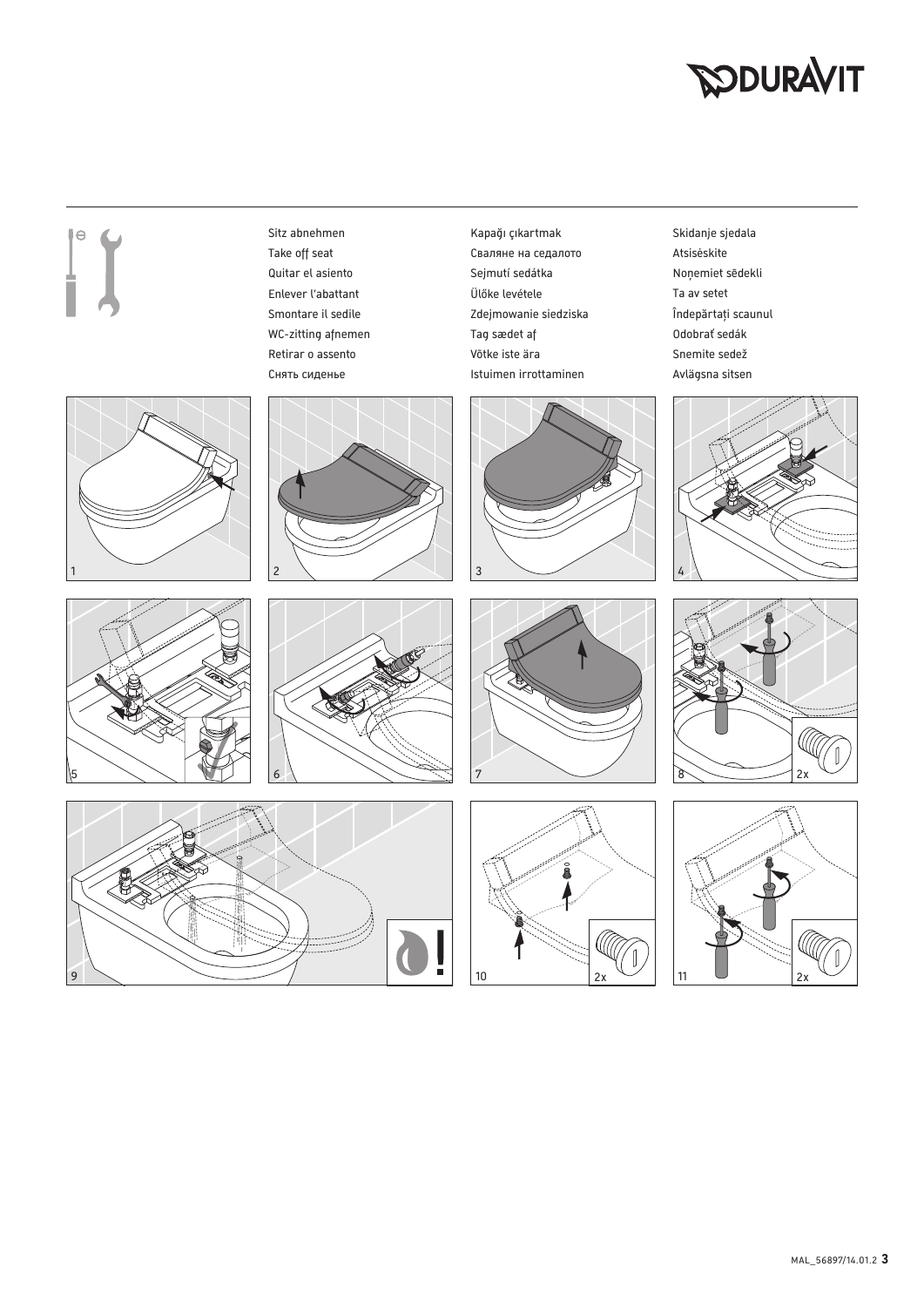# **DOURAVIT**

# 



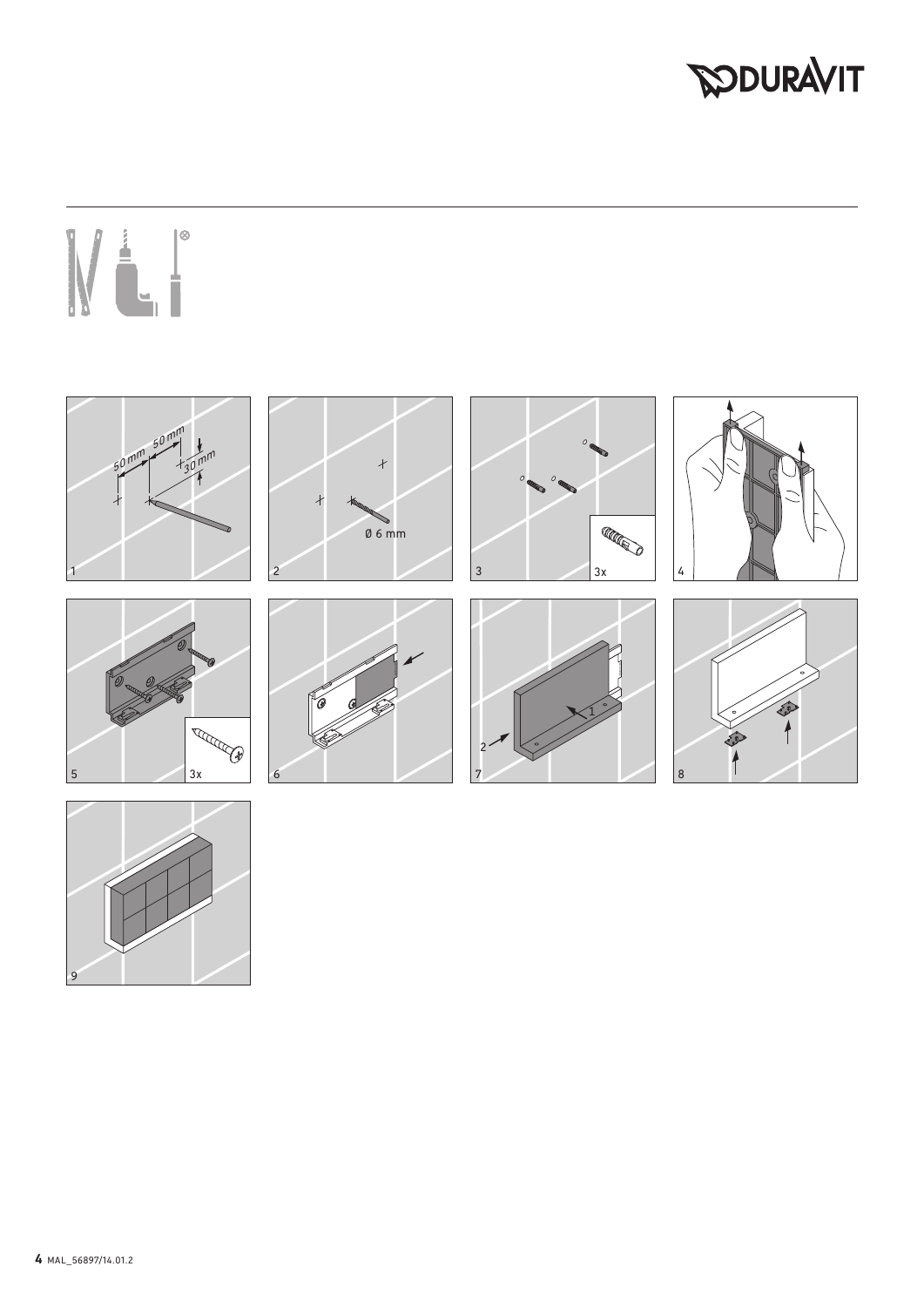# **SODURAVIT**



# Diebstahlschutz für halböffentliche und öffentliche Bereiche.

Theft prevention for semi public and public areas.

Protección antirobo para el sector público y semipúblico.

Dispositif antivol pour espaces parapublics et publics.



Diefstalbeveiliging voor openbare en semi-openbare ruimtes.

Sistema anti-roubo para áreas úblicas.

Защита от грабежа для полуобществен ных и общественных помещений.

Genel kullanım alanlarında ve yarı genel kullanıma açık alanlarda, hırsızlığa karşı korumalıdır.

Защита от кражби за полуобществени и обществени сфери.

Ochrana proti krádeži pro částečně veřejné a veřejné prostory.

Lopásvédelem félig nyilvános és nyilvános területekhez.

Zabezpieczenie przed kradzieżą do montażu w budynkach użyteczności publicznej.

Tyverisikring til halvoffentlige og offentlige zoner.

Vargusevastane kaitse osaliselt avalikes ja avalikes kohtades kasutamise jaoks.

Varkaudenesto osittain ja kokonaan julkisille alueille.

Zaštita od krađe za polujavne i javne prostore.

Apsauga nuo vagysčių pusiau viešose ir viešose srityse.

Aizsardzība pret nozagšanu publiskās vai daļēji publiskās vietās.

Tyverivern for halvoffentlige og offentlige områder.

Protecţie antifurt pentru spaţii publice şi semipublice.

Ochrana proti krádeži pre čiastočne verejné a verejné priestory.

Zaščita pred tatvino za pol-javna in javna področja.

Stöldskydd för delvis offentliga och offentliga platser.













Ø 6 mm





**ARRED**